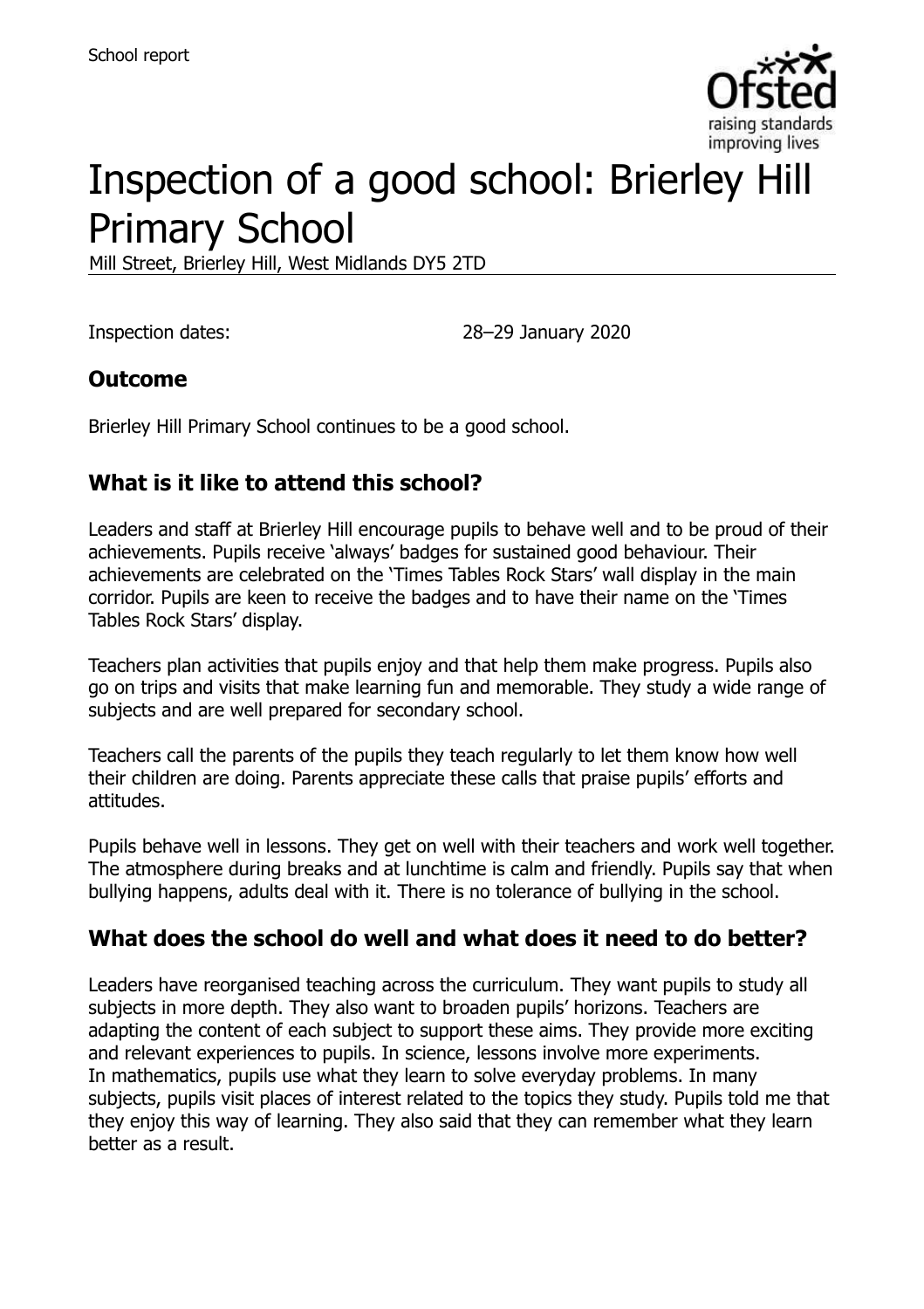

Leaders know that these new ways of teaching are not well established across all the subjects yet. In September, they appointed leaders for every subject that did not have one already. These new leaders will need support to continue to develop teaching in their subjects.

As part of their curriculum, pupils learn about the world they are growing up in. In personal, social and health education, they learn about how to be healthy and about relationships. In religious education, they learn to understand and respect different beliefs. In assemblies, they learn about democracy and the rule of law.

Pupils contribute to the school community as members of the school council. The school council publishes an anti-bullying newsletter and organises assemblies during anti-bullying week. Pupils in Year 6 volunteer to be playground buddies to younger pupils at breaktimes and lunchtimes.

A key priority for the school is to teach children to read well as soon as possible. In the Reception Year, staff use phonics to develop children's ability to read. They teach children in small groups, according to how well they read. When children find reading difficult and are at risk of falling behind, staff help them to catch up. Support for pupils who find reading more difficult continues through Year 1 and Year 2. Most pupils can read well by the end of Year 2.

The school motto is 'every child achieves'. Leaders and staff work hard to make sure that this is the case. Pupils join the school with a wide variety of abilities and needs. Teachers plan activities to help all to achieve. Support staff help pupils with special educational needs and/or disabilities (SEND) in lessons. Because of this help, and careful planning, it is rare for pupils with SEND to be out of lessons for extra support.

Children attend a Nursery and a Reception class in the early years. There is also a small provision for two-year-old children. The early years areas provide a safe and stimulating environment both indoor and outdoor. Children are well looked after. Staff are well trained and caring. They design activities to help children develop their knowledge and social skills. They record every child's progress. The provision is well led and managed. Staff encourage parents to join in their children's education.

Leaders communicate well with staff. They are mindful of the pressures teachers and support staff may experience. They have introduced new training 'menus' for all members of staff. This initiative is popular. Leaders need to continue to develop and embed this individualised approach to professional development.

Governors want the school to succeed and are generous with their time. Leaders value the strategic support they provide.

## **Safeguarding**

The arrangements for safeguarding are effective.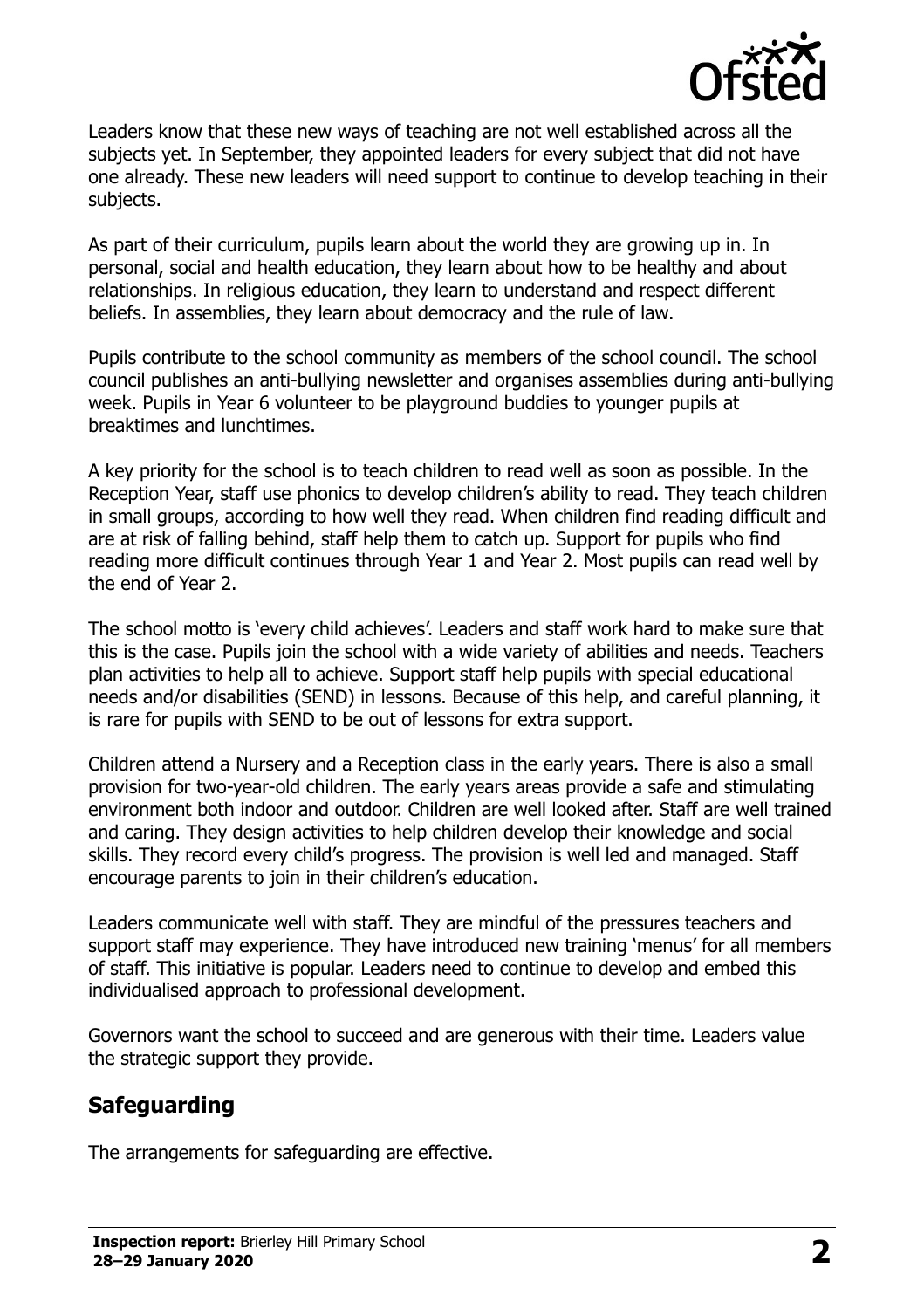

The headteacher and senior leaders take responsibility for safeguarding. They ensure that staff receive regular training and updates. They review policies and practices every year. Adults who work at the school are confident to report issues when children may be at risk. Leaders work well with families and external agencies when serious issues affect children.

Pupils learn how to stay safe as part of the curriculum and in assemblies. They know what not to do when using the internet and social media. The school organises talks from external visitors about risks pupils may encounter in their everyday life.

## **What does the school need to do to improve?**

## **(Information for the school and appropriate authority)**

- Leaders have redesigned the curriculum so that it is better planned and sequenced. The implementation of the new curriculum is effective, but leaders need to ensure that new practices are fully embedded to allow for sustained impact on pupils' progress. This is particularly the case in some foundation subjects where new content and sequencing was only introduced in September.
- The newly appointed leaders of foundation subjects play an important part in the success of the implementation of the new curriculum. The school needs to continue to support the development of their leadership skills. Their development as curriculum leaders will further strengthen the leadership capacity of the school.
- Leaders have introduced a new, highly personalised approach to professional development for teachers, teaching assistants and ancillary staff. This has been very well received. Leaders need to embed this approach to continue to improve staff expertise.

## **Background**

When we have judged a school to be good, we will then normally go into the school about once every four years to confirm that the school remains good. This is called a section 8 inspection of a good school or non-exempt outstanding school. We do not give graded judgements on a section 8 inspection. However, if we find some evidence that the school could now be better than good or that standards may be declining, then the next inspection will be a section 5 inspection. Usually this is within one to two years of the date of the section 8 inspection. If we have serious concerns about safeguarding, behaviour or the quality of education, we will convert the section 8 inspection to a section 5 inspection immediately.

This is the first section 8 inspection since we judged Brierley Hill Primary School to be good on 21–22 June 2016.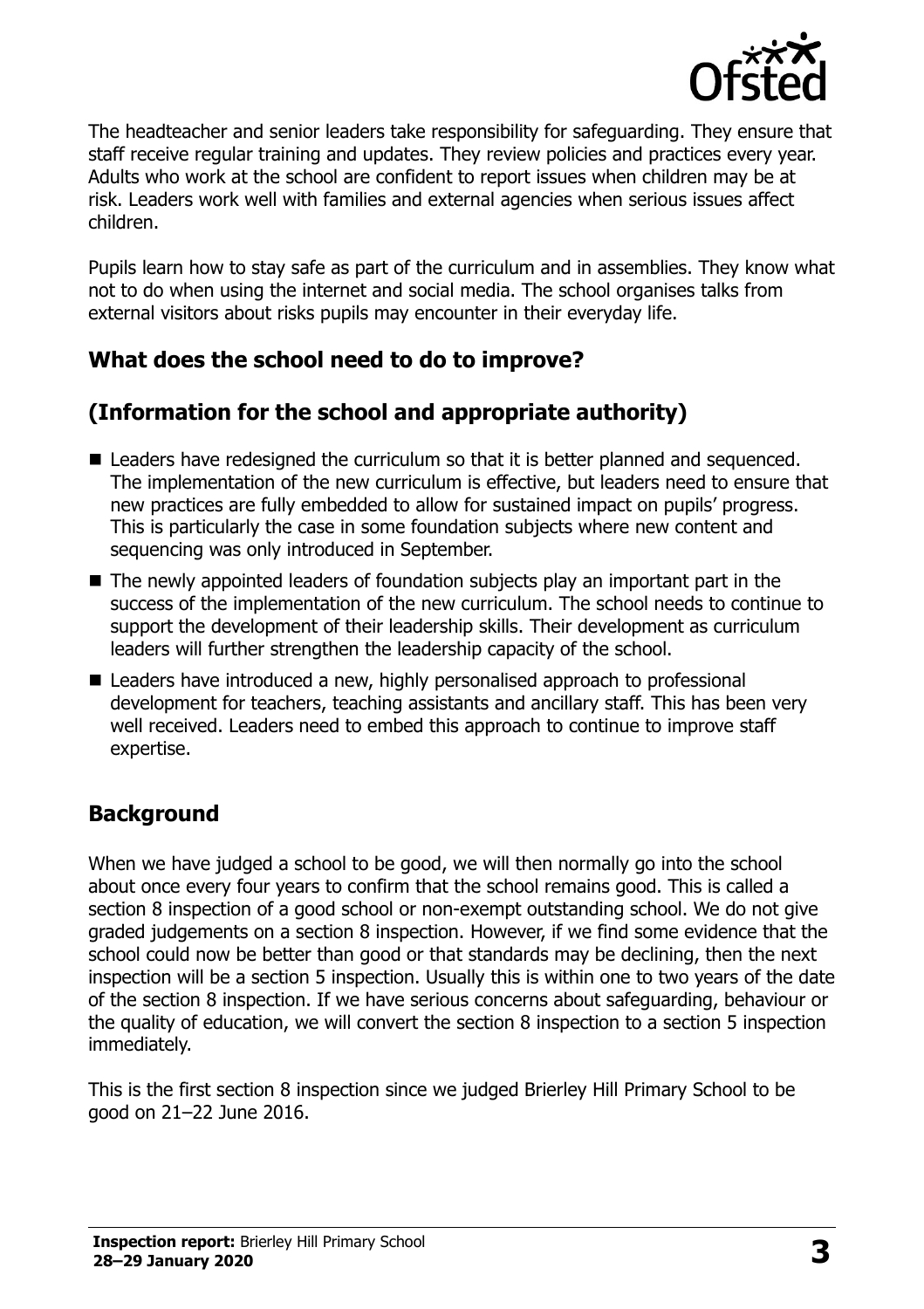

### **How can I feed back my views?**

You can use [Ofsted Parent View](https://parentview.ofsted.gov.uk/) to give Ofsted your opinion on your child's school, or to find out what other parents and carers think. We use Ofsted Parent View information when deciding which schools to inspect, when to inspect them and as part of their inspection.

The Department for Education has further [guidance](http://www.gov.uk/complain-about-school) on how to complain about a school.

If you are the school and you are not happy with the inspection or the report, you can [complain to Ofsted.](https://www.gov.uk/complain-ofsted-report)

#### **Further information**

You can search for [published performance information](http://www.compare-school-performance.service.gov.uk/) about the school.

In the report, '[disadvantaged pupils](http://www.gov.uk/guidance/pupil-premium-information-for-schools-and-alternative-provision-settings)' refers to those pupils who attract government pupil premium funding: pupils claiming free school meals at any point in the last six years and pupils in care or who left care through adoption or another formal route.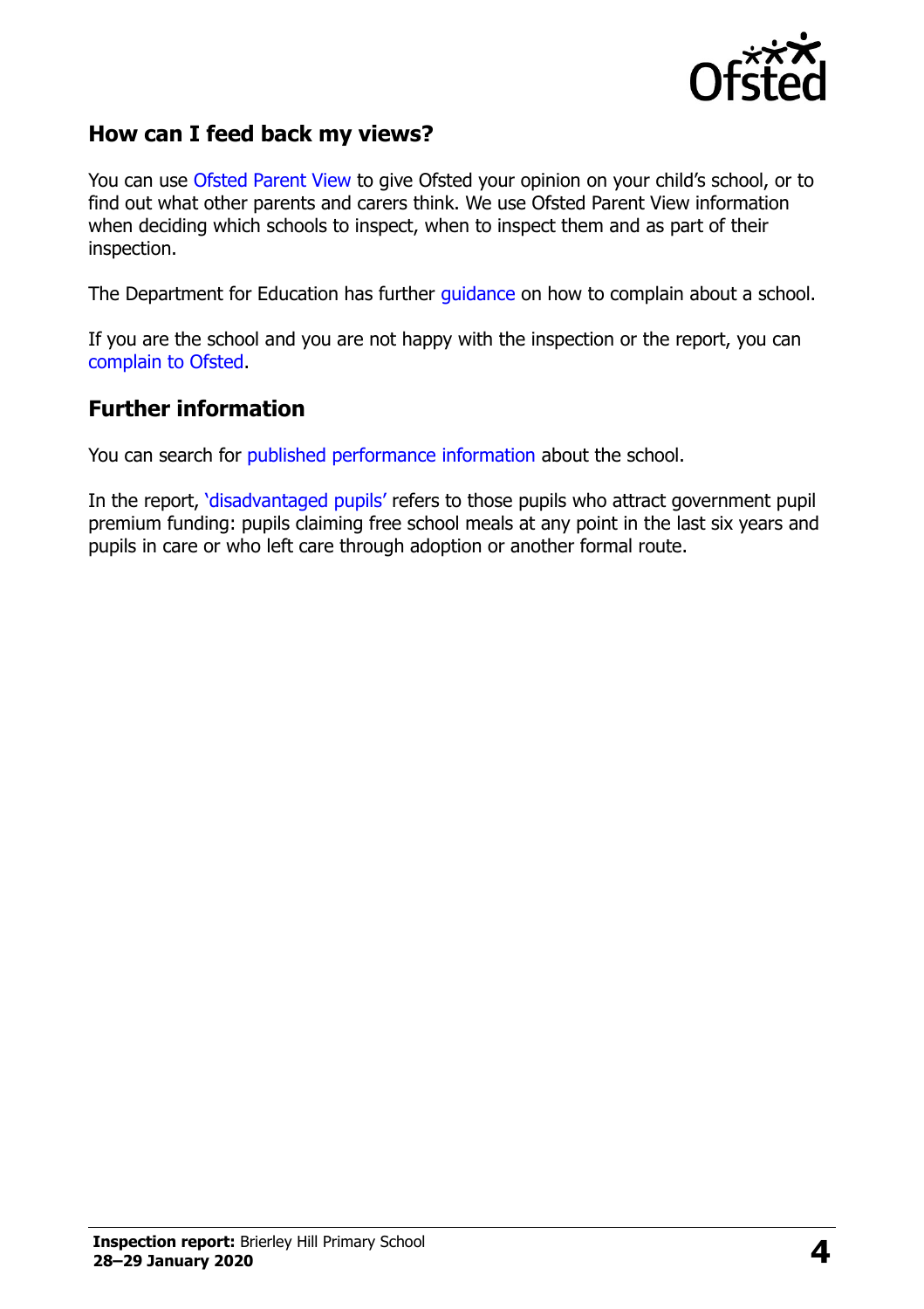

## **School details**

| Unique reference number             | 103776                     |
|-------------------------------------|----------------------------|
| <b>Local authority</b>              | Dudley                     |
| <b>Inspection number</b>            | 10122595                   |
| <b>Type of school</b>               | Primary                    |
| <b>School category</b>              | Community                  |
| Age range of pupils                 | 2 to 11                    |
| <b>Gender of pupils</b>             | Mixed                      |
| Number of pupils on the school roll | 232                        |
| <b>Appropriate authority</b>        | The governing body         |
| <b>Chair of governing body</b>      | Mr Graham Moffitt          |
| <b>Headteacher</b>                  | Mrs Teresa Allport         |
| Website                             | www.brierley.dudley.sch.uk |
| Date of previous inspection         | 21-22 June 2016            |

## **Information about this school**

■ The school has a provision for two-year-olds.

### **Information about this inspection**

- I held meetings with the headteacher, deputy headteacher, assistant headteacher, and special educational needs coordinator. I also met with the chair and vice-chair of the governing body and three governors.
- I paid particular attention to the following subjects: reading, science and mathematics. In these subjects, I met with curriculum leaders, visited lessons, scrutinised pupils' work and spoke with teachers and pupils.
- $\blacksquare$  To inspect safeguarding, I checked that all safeguarding arrangements are fit for purpose and that records, including the single central record, are detailed and of high quality. I discussed policies and case studies with the headteacher and deputy headteacher, who are both designated safeguarding leads. I talked to groups of teachers, teaching assistants and lunchtime supervisors about the safeguarding training they had, and how they put this training into practice as part of their duties. I checked that the site is safe.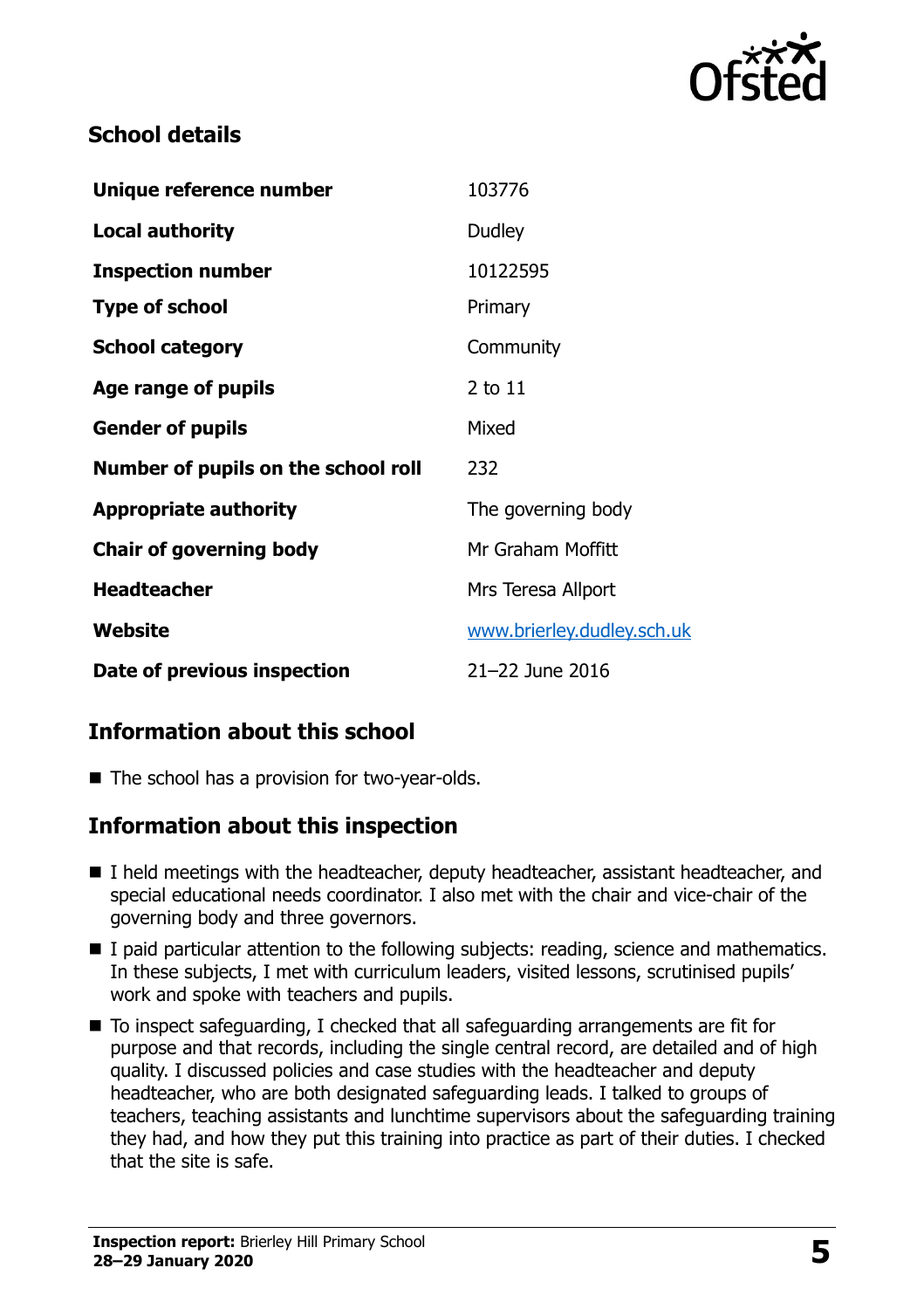

I observed pupils' behaviour at breaktimes and lunchtimes. I talked to parents at the start of the school day and considered the 48 responses to Ofsted's online questionnaire, Parent View, and the 47 responses to the free-text facility that were received during the inspection. I also considered 22 responses to Ofsted's online staff survey. I checked behaviour records. I also checked attendance records.

#### **Inspection team**

Patrick Amieli, lead inspector **Ofsted Inspector**